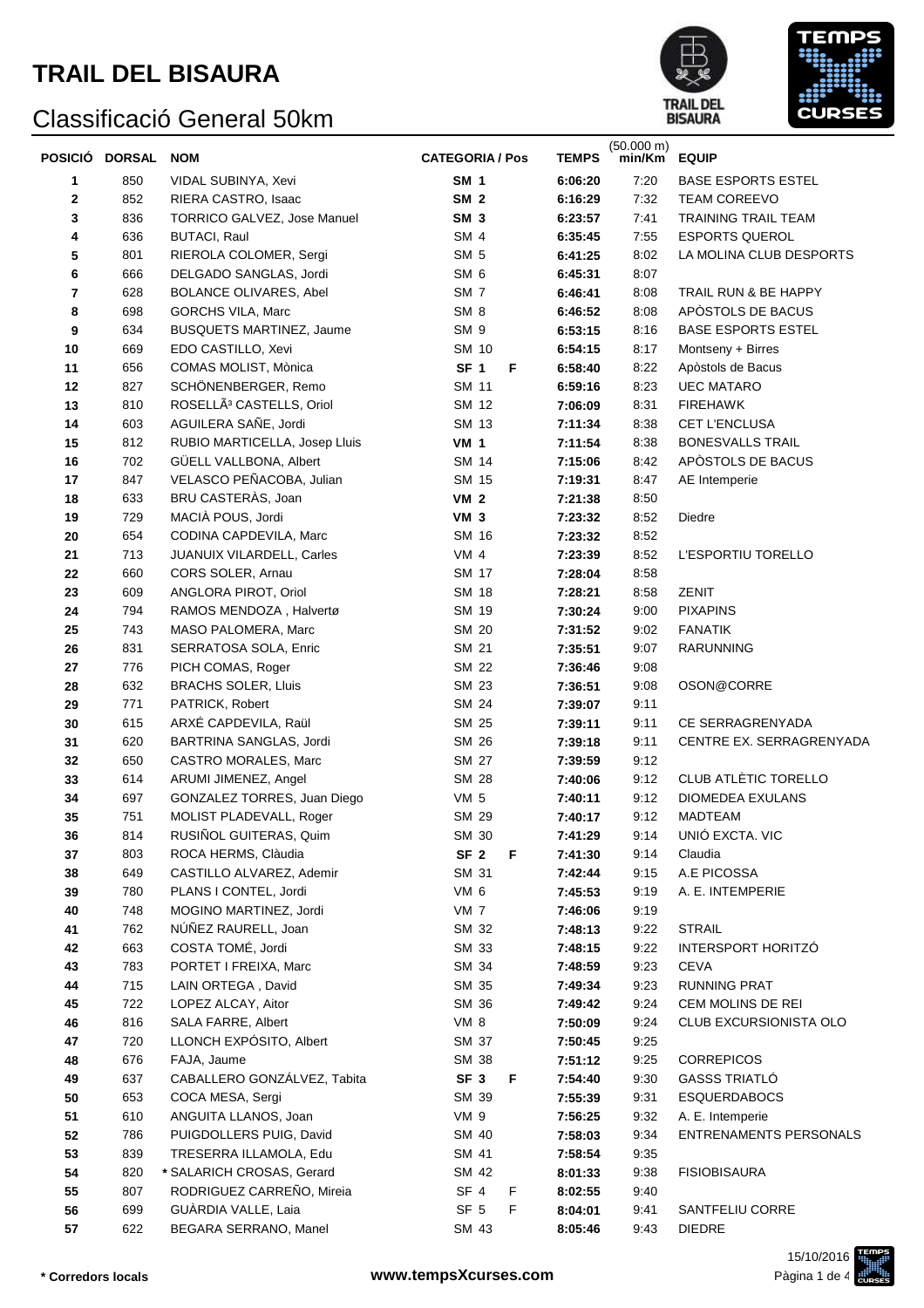



|            | POSICIÓ DORSAL NOM |                                                          | <b>CATEGORIA / Pos</b>    | <b>TEMPS</b>       | $(50.000 \text{ m})$<br>min/Km EQUIP |                                         |
|------------|--------------------|----------------------------------------------------------|---------------------------|--------------------|--------------------------------------|-----------------------------------------|
| 58         | 735                | MARTINEZ CARUDA, David                                   | SM 44                     | 8:07:38            | 9:45                                 |                                         |
| 59         | 749                | MOLINA GARCIA, David                                     | SM 45                     | 8:13:51            | 9:53                                 | <b>STRAIL</b>                           |
| 60         | 741                | MASDEU BLASCO, David                                     | <b>VM 10</b>              | 8:16:10            | 9:55                                 | TRIALERS DE RUBÍ                        |
| 61         | 758                | MORRAL SALA, Joan                                        | SM 46                     | 8:19:07            | 9:59                                 | <b>TRAIL TRAINING TEAM</b>              |
| 62         | 789                | QUERAL GALLEN, Joan Josep                                | <b>VM 11</b>              | 8:21:04            | 10:01                                | QUERALTRAIL                             |
| 63         | 819                | SALA PUIGDERRAJOLS, Oriol                                | SM 47                     | 8:22:57            | 10:04                                | CLUB ATLÈTIC TORELLÓ                    |
| 64         | 607                | ALZINA CARRERAS, Ismael                                  | SM 48                     | 8:25:08            | 10:06                                | CAMI DE CAVALLS                         |
| 65         | 623                | BENITEZ MALDONADO, Joan                                  | VM 12                     | 8:26:46            | 10:08                                | SANTFELIU CORRE                         |
| 66         | 760                | NAVARRO SERRAT, Roger                                    | Sub23M 1                  | 8:29:52            | 10:12                                | AE.BARONIA ESCORNALBOU                  |
| 67         | 851                | VILABELLA PUIG, Aleix                                    | SM 49                     | 8:32:00            | 10:14                                | <b>ATLETISMO PARETS</b>                 |
| 68         | 805                | RODRIGO DIAZ, Guillermo                                  | <b>VM 13</b>              | 8:32:00            | 10:14                                | <b>ATLETISMO PARETS</b>                 |
| 69         | 769                | PALAU CRUIXENT, Joan                                     | <b>VM 14</b>              | 8:35:58            | 10:19                                | SANTFELIU CORRE                         |
| 70         | 644                | CAPDEVILA NORTES, Sergi                                  | SM 50                     | 8:35:59            | 10:19                                | SANTFELIU CORRE (CESF)                  |
| 71         | 711                | JIMÉNEZ GARCÍA, David                                    | SM 51                     | 8:37:45            | 10:21                                | KILIAN IN THE NAME OF                   |
| 72         | 700                | GUBERT I ROURE, Ignasi                                   | SM 52                     | 8:37:46            | 10:21                                | A RUN DE TERRA                          |
| 73         | 777                | PILA MORETO, Alejandro                                   | SM 53                     | 8:37:47            | 10:21                                | <b>TRANING TRAIL TEAM</b>               |
| 74         | 757                | MORENO VENDRELL, Albert                                  | SM 54                     | 8:38:10            | 10:22                                | <b>CURSES I MARXES SOLSONES</b>         |
| 75         | 689                | GARCÍA VERDUGO, Toni                                     | SM 55                     | 8:42:24            | 10:27                                | <b>MAIPARO TEAM</b>                     |
| 76         | 631                | BOSCH DOMINGO, Pau                                       | SM 56                     | 8:43:50            | 10:29                                | <b>MALA PETJA</b>                       |
| 77         | 848                | VELASCO VICENTE, Eduard                                  | SM 57                     | 8:43:56            | 10:29                                |                                         |
| 78         | 723                | LÓPEZ ANADON, Andreu                                     | <b>VM 15</b>              | 8:44:30            | 10:29                                | TALLAFERRO                              |
| 79         | 670                | ESPINAL SACRISTAN, Lluis                                 | SM 58                     | 8:45:14            | 10:30                                | <b>TRAILMOIANÉS</b>                     |
| 80         | 690                | GARI, Ruben                                              | SM 59                     | 8:46:02            | 10:31                                |                                         |
| 81         | 657                | COMINO BAOS, Sergio Raul                                 | SM 60                     | 8:46:19            | 10:32                                | PENYA FONDISTES BADALONA                |
| 82         | 724<br>716         | LOPEZ RION, Gemma<br>LASO UTRILLA, Dani                  | <b>VF 1</b><br>F<br>SM 61 | 8:47:43            | 10:33<br>10:37                       | <b>RUNBCN</b>                           |
| 83<br>84   | 800                | RIERA GARCIA, Victor                                     | SM 62                     | 8:50:42<br>8:50:47 | 10:37                                | DEMENCIAL CLIMBERS                      |
| 85         | 793                | RAMOS LOPEZ, Miquel                                      | <b>VM 16</b>              | 8:51:39            | 10:38                                | SANTFELIUCORRE (CESF)                   |
| 86         | 746                | MELERO VIGARA, Ferran                                    | <b>VM 17</b>              | 8:52:32            | 10:39                                | <b>FARTLEKUS</b>                        |
| 87         | 717                | LEIVA VOJKOVIC, Kike                                     | <b>VM 18</b>              | 8:52:42            | 10:39                                |                                         |
| 88         | 728                | LUSHCHENKOV LAZARENKO, Dmytro                            | <b>VM 19</b>              | 8:53:52            | 10:41                                |                                         |
| 89         | 740                | MARTINEZ PELAEZ, Fernando                                | SM 63                     | 8:54:10            | 10:41                                | POBLENOU TRAIL                          |
| 90         | 765                | OROZCO BONADA, Josep                                     | <b>VM 20</b>              | 8:54:23            | 10:41                                | UNIÓ EXCURSIONISTA VIC                  |
| 91         | 809                | RON LOPEZ, Ruben                                         | SM 64                     | 8:54:25            | 10:41                                | <b>ALBIONS</b>                          |
| 92         | 766                | PADRISA ROVIRA, Núria                                    | VF <sub>2</sub><br>F      | 8:54:52            | 10:42                                | <b>GEMI</b>                             |
| 93         | 772                | PEREZ RUIZ, Jaime                                        | <b>VM 21</b>              | 8:58:11            | 10:46                                | <b>CLUB ATLETIC TORELLO</b>             |
| 94         | 838                | TREMPOLEC, Natalia                                       | SF <sub>6</sub><br>F      | 9:05:25            | 10:54                                | <b>ASHI TEAM</b>                        |
| 95         | 687                | <b>GARCIA FERRER, Jordi</b>                              | <b>VM 22</b>              | 9:05:40            | 10:55                                | UNITAT PEU I ESPORT                     |
| 96         | 658                | COROMINAS I BOSCH, Enric                                 | <b>VM 23</b>              | 9:10:46            | 11:01                                |                                         |
| 97         | 693                | GILETE SALADO, Juan Carlos                               | VM 24                     | 9:10:47            | 11:01                                |                                         |
| 98         | 727                | LOZANO SANCHEZ, Javier                                   | <b>VM 25</b>              | 9:13:16            | 11:04                                | <b>C.E TRAIL TARRACO</b>                |
| 99         | 833                | TANTINYA TERRICABRAS, Esteve                             | <b>Sub23M 2</b>           | 9:13:23            | 11:04                                |                                         |
| 100        | 696                | GONZALEZ PLAZA, Josep                                    | VM 26                     | 9:13:34            | 11:04                                | RUNNING GARGAMEL                        |
| 101        | 709                | JARAMILLO CALDERÓN, Josep A.                             | <b>VM 27</b>              | 9:15:49            | 11:07                                | CET L'ENCLUSA                           |
| 102        | 651                | CLEMENTE PIÑOL, Marc                                     | SM 65<br>SM 66            | 9:18:12<br>9:18:13 | 11:10                                | <b>DULLE TEVE</b><br><b>CRAZY FOLKS</b> |
| 103<br>104 | 787<br>627         | PUIGDOLLERS PUJOL, Josep<br><b>BERTRANS TUBAU, Lluís</b> | Sub23M 3                  |                    | 11:10<br>11:13                       | A.E MOUNTAIN RUNNERS                    |
| 105        | 774                | PEREZ MUÑOZ, Jordi                                       | <b>VM 28</b>              | 9:21:04<br>9:21:36 | 11:14                                | <b>CET ENCLUSA</b>                      |
| 106        | 802                | ROCA CLUSELLAS, Martí                                    | VM 29                     | 9:27:28            | 11:21                                |                                         |
| 107        | 619                | BARROS BUENO, Jose                                       | SM 67                     | 9:27:29            | 11:21                                |                                         |
| 108        | 795                | REAL ROSA, Sergi                                         | SM 68                     | 9:31:40            | 11:26                                | A.E.SANT GRAU                           |
| 109        | 754                | MONTÓN BALLANO, Jesús Miguel                             | SM 69                     | 9:33:10            | 11:28                                | SANTA MARÍA DE HUERTA                   |
| 110        | 855                | VERDOODT CARAZO, Philippe                                | SM 70                     | 9:33:11            | 11:28                                | Tramuntanya                             |
| 111        | 854                | MARTINEZ FABREGAS, Ramon                                 | <b>VM 30</b>              | 9:34:07            | 11:29                                |                                         |
| 112        | 779                | PLA CODINA, Jordi                                        | Sub23M 4                  | 9:38:29            | 11:34                                |                                         |
| 113        | 604                | * ALBA GARCIA, Guillem                                   | SM 71                     | 9:39:25            | 11:35                                |                                         |
| 114        | 845                | VALLES, Marc                                             | SM 72                     | 9:40:39            | 11:37                                | A RUN DE TERRA                          |

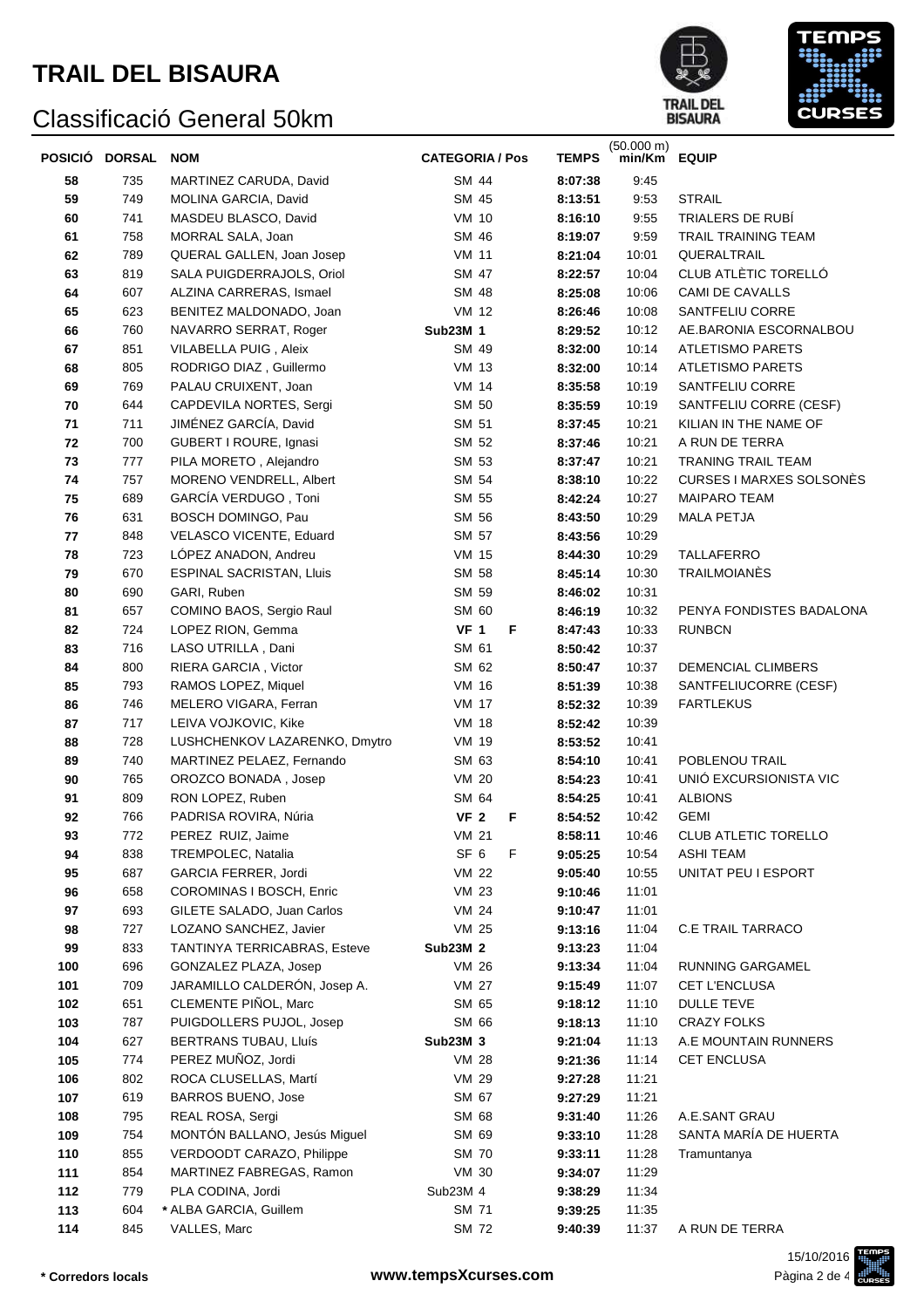



|     | POSICIÓ DORSAL | <b>NOM</b>                     | <b>CATEGORIA / Pos</b> | <b>TEMPS</b> | $(50.000 \text{ m})$<br>min/Km | <b>EQUIP</b>                 |
|-----|----------------|--------------------------------|------------------------|--------------|--------------------------------|------------------------------|
| 115 | 730            | MARESMA NUALART, Joan          | <b>SM 73</b>           | 9:40:40      | 11:37                          | Movit-Senglars               |
| 116 | 737            | MARTINEZ HERNANDEZ, Agustin    | <b>VM 31</b>           | 9:41:59      | 11:38                          | <b>CEB/RUNNING VIGIA</b>     |
| 117 | 706            | HORTELANO FONTANÉ, Salvador    | <b>SM 74</b>           | 9:42:15      | 11:39                          | <b>CLUB OLÍMPIC FARNERS</b>  |
| 118 | 673            | EXPOSITO VILA, Toni            | VM 32                  | 9:43:01      | 11:40                          | CASTELLTERÇOL                |
| 119 | 645            | CARMONA GORRIZ, Alex           | <b>VM 33</b>           | 9:43:10      | 11:40                          | <b>CORRECAMINSS</b>          |
| 120 | 824            | SANS CANDELAS, Jordi           | <b>SM 75</b>           | 9:44:37      | 11:42                          | SANTFELIU CORRE              |
| 121 | 635            | BUSTAMANTE, Martí              | <b>SM 76</b>           | 9:44:38      | 11:42                          | SANT FELIU CORRE CESF        |
| 122 | 639            | * CAMPOS BAGET, Xevi           | <b>SM 77</b>           | 9:45:37      | 11:43                          | ENTRENAMENTSPERSONALS.CAT    |
| 123 | 626            | BERNABE DIAZ-VIZUETE, Albert   | <b>SM 78</b>           | 9:48:41      | 11:46                          |                              |
| 124 | 759            | MUNNÉ SAMPIETRO, David         | <b>VM 34</b>           | 9:50:14      | 11:48                          | <b>RUNNINGPRAT</b>           |
| 125 | 853            | ANDREU SALAS, Cándido          | SM 79                  | 9:50:28      | 11:49                          |                              |
| 126 | 605            | ALUJAS MASDEU, Xavier          | <b>SM 80</b>           | 9:51:24      | 11:50                          | CE MADTEAM                   |
| 127 | 661            | <b>CORTES RICART, Marc</b>     | <b>VM 35</b>           | 9:51:25      | 11:50                          |                              |
| 128 | 618            | BAROT CASANY, Josep            | VM 36                  | 9:53:28      | 11:52                          | A.E. TALAIA                  |
| 129 | 677            | FERNANDEZ OLIVER, David        | SM 81                  | 9:56:27      | 11:56                          | <b>VÈRTIC RUNNERS</b>        |
| 130 | 624            | BENITEZ VILAJUANA, Marc        | SM 82                  | 9:56:28      | 11:56                          | <b>VÈRTIC RUNNERS</b>        |
| 131 | 745            | MATEU SOLE, Quim               | <b>VM 37</b>           | 9:58:33      | 11:58                          | <b>INDEPENDENT</b>           |
| 132 | 755            | MORALES JURADO, Juanlu         | <b>VM 38</b>           | 9:58:44      | 11:58                          | TALLAFERRO TRAIL TEAM        |
| 133 | 691            | GIL FERNANDEZ, Ivan            | SM 83                  | 9:59:40      | 12:00                          | <b>UE SANT JOAN</b>          |
| 134 | 684            | GALLARDO I MOLINER, Francesc   | VM 39                  | 10:00:00     | 12:00                          | OSON@CORRE                   |
| 135 | 638            | CALDENTEY RENOM, Joan          | VM 40                  | 10:14:42     | 12:18                          | PIC DEL VENT                 |
| 136 | 822            | SANCHEZ CASADEMUNT, Adria      | SM 84                  | 10:14:42     | 12:18                          | <b>ESPORTS BASE ESTEL</b>    |
| 137 | 782            | POQUET GARCIA, Mercè           | SF 7<br>F.             | 10:16:26     | 12:20                          | CE ST. QUIRZE DE BESORA      |
| 138 | 813            | RUIZ MOLINA, Jose              | SM 85                  | 10:19:37     | 12:24                          | VIKINGS BELLVÍS              |
| 139 | 806            | RODRÍGUEZ ASIAIN, Rubén        | SM 86                  | 10:20:24     | 12:24                          | CEM CERDANYOLA               |
| 140 | 600            | ABARCA LORENZO, Antonio Luis   | <b>VM 41</b>           | 10:21:52     | 12:26                          |                              |
| 141 | 736            | MARTINEZ CASTAÑEDA, Jose       | VM 42                  | 10:25:27     | 12:31                          | <b>ATLETISMO PARETS</b>      |
| 142 | 621            | BAUTISTA PAYAN, Ramon          | SM 87                  | 10:26:14     | 12:31                          | <b>CORREPICOS</b>            |
| 143 | 612            | ARMENGOL PLANS, Joan           | VM 43                  | 10:28:29     | 12:34                          | <b>INDEPENDENT</b>           |
| 144 | 629            | <b>BONILLA TRUJILLO, David</b> | <b>SM 88</b>           | 10:31:50     | 12:38                          | OJU KE PASSU                 |
| 145 | 714            | JUNYENT PONT, Joan             | VM 44                  | 10:34:20     | 12:41                          | <b>ESQUERDABOCS</b>          |
| 146 | 792            | QUIROS CARRASCO, Jose Antonio  | VM 45                  | 10:35:08     | 12:42                          | C.E.P                        |
| 147 | 640            | <b>CAMPS XICART, Francesc</b>  | VM 46                  | 10:38:03     | 12:46                          | CENTRE EX. BADALONA          |
| 148 | 788            | PUJOL LLURDA, Xavier           | SM 89                  | 10:38:25     | 12:46                          | PERRONCEL'S TEAM             |
| 149 | 753            | MONTANE SALUD, Josep Maria     | SM 90                  | 10:38:26     | 12:46                          | <b>PERRONCELS</b>            |
| 150 | 849            | VICO PULIDO, Rubén             | SM 91                  | 10:41:36     | 12:50                          |                              |
| 151 | 613            | ARRANZ FERNÀNDEZ, César        | VM 47                  | 10:44:43     | 12:54                          | <b>CLUB ATLETISME PARETS</b> |
| 152 | 726            | LÓPEZ ZORNOZA, Tomás           | SM 92                  | 10:44:46     | 12:54                          | <b>CLUP ATLETISME PARETS</b> |
| 153 | 625            | <b>BENITO MARTI, Mario</b>     | SM 93                  | 10:44:47     | 12:54                          | CEM CERDANYOLA               |
| 154 | 784            | PUBILL CUNILL, David           | VM 48                  | 10:48:14     | 12:58                          |                              |
| 155 | 662            | COSP TRAFI, Ricard             | SM 94                  | 10:48:15     | 12:58                          | A.E.LILLET                   |
| 156 | 608            | AMORÓS ARMENGOL, Albert        | VM 49                  | 10:48:58     | 12:59                          | <b>FINISHER TRAIL TEAM</b>   |
| 157 | 679            | FIGUERAS MORCILLO, Xavier      | SM 95                  | 10:48:59     | 12:59                          | <b>FINISHER TRAIL TEAM</b>   |
| 158 | 764            | OLMO MORILLAS, Alba            | SF 8<br>F              | 10:52:18     | 13:03                          | CEX HOSTALETS DE BALENYÀ     |
| 159 | 826            | SATORRES MONTER, Sergi         | <b>VM 50</b>           | 11:04:11     | 13:17                          | <b>UE BOXDENTRAIL</b>        |
| 160 | 683            | FRANCH ANTONELL, Jordi         | SM 96                  | 11:04:11     | 13:17                          | SANT FELIUCORRE              |
| 161 | 785            | PUIG FOLQUE, Jordi             | SM 97                  | 11:08:49     | 13:23                          | TRAIL CER RUBI               |
| 162 | 688            | GARCÍA GALARDI, Eva            | VF <sub>3</sub><br>F.  | 11:08:49     | 13:23                          | TRAIL CER RUBI               |
| 163 | 721            | LLORT PUJADAS, Oriol           | <b>VM 51</b>           | 11:08:49     | 13:23                          | TRAIL CER                    |
| 164 | 761            | NOVIO TREMP, David             | SM 98                  | 11:10:09     | 13:24                          |                              |
| 165 | 834            | TOMAS COSTA, Adria             | SM 99                  | 11:15:15     | 13:30                          | <b>MYCLIMB</b>               |
| 166 | 770            | PALAZON MARTINEZ, Quim         | SM 100                 | 11:15:16     | 13:30                          |                              |
| 167 | 790            | QUINTANILLA VALERO, Carme      | VF 4  F                | 11:17:11     | 13:33                          |                              |
| 168 | 791            | QUINTANILLA VALERO, Manel      | VM 52                  | 11:17:13     | 13:33                          |                              |
| 169 | 705            | HERRANZ BRAVO, Miguel Angel    | VM 53                  | 11:21:23     | 13:38                          |                              |
| 170 | 648            | CASTELLO BATALLA, Joan Isaac   | SM 101                 | 11:21:49     | 13:38                          | TRAMUNTANYA                  |
| 171 | 630            | * BOSCH BARNILS, Arnau         | Sub23M 5               | 11:28:01     | 13:46                          | BXT                          |